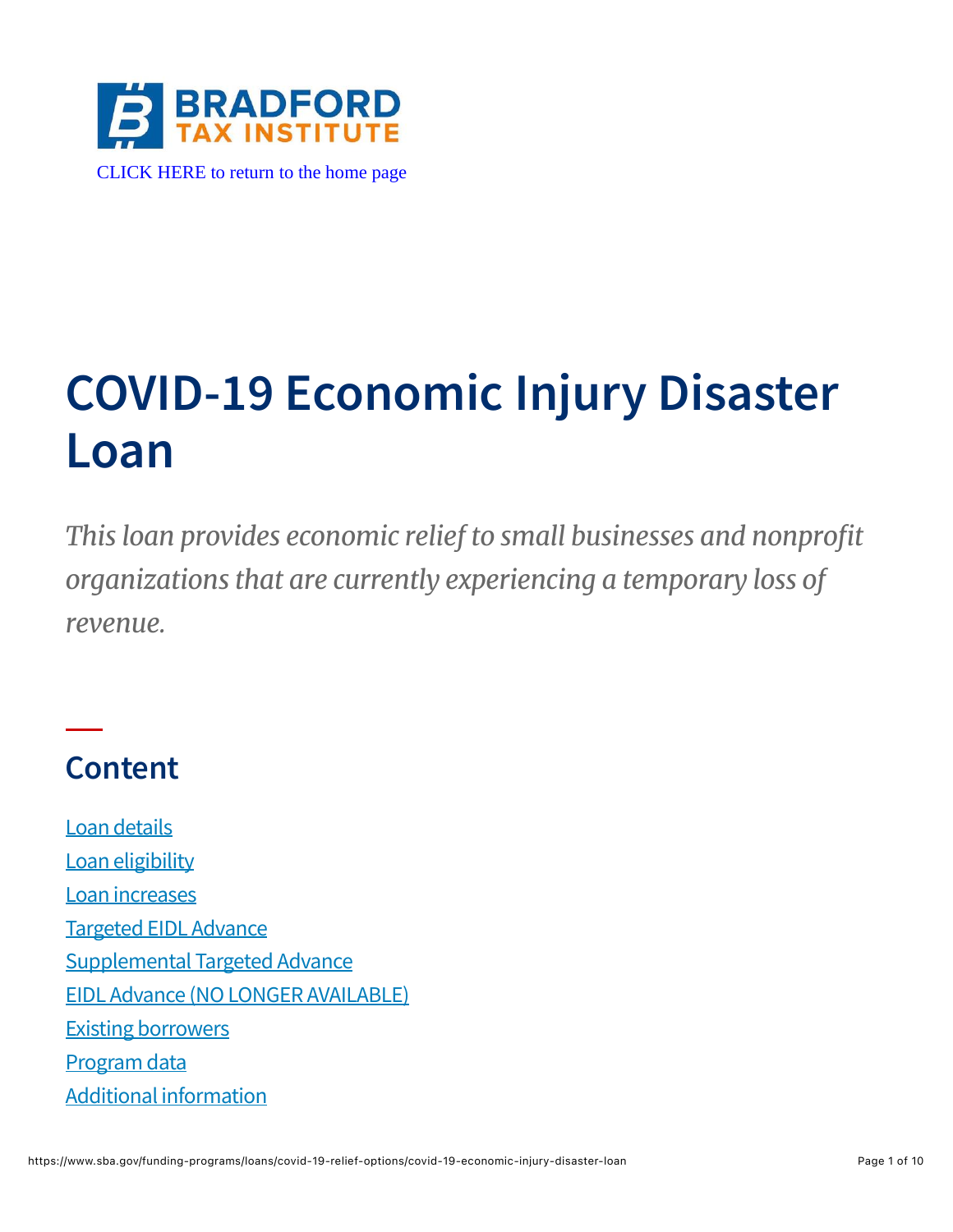### <span id="page-1-0"></span>Loan details

#### **[APPLY HERE](https://covid19relief.sba.gov/)**

In response to COVID-19, small business owners, including agricultural businesses, and nonprofit organizations in all U.S. states, Washington D.C., and territories can apply for the COVID-19 Economic Injury Disaster Loan (EIDL).

#### **[FAQ Regarding COVID-19 EIDL](https://www.sba.gov/document/support-faq-covid-19-economic-injury-disaster-loan-eidl)**  $\circ$

| <b>PURPOSE</b>     | To meet financial obligations and operating expenses that could<br>have been met had the disaster not occurred                                                                                                          |
|--------------------|-------------------------------------------------------------------------------------------------------------------------------------------------------------------------------------------------------------------------|
| <b>LOAN AMOUNT</b> | For loans approved starting the week of April 6, 2021: 24-months of<br>economic injury with a maximum loan amount of \$500,000.<br>For loans approved prior to the week of April 6, 2021, see <u>loan</u><br>increases. |
| <b>TERMS</b>       | $\circ$ 3.75% for businesses (fixed)<br>2.75% for nonprofits (fixed)<br>$\circ$<br>30 years<br>$\circ$<br>No pre-payment penalty or fees<br>$\circ$                                                                     |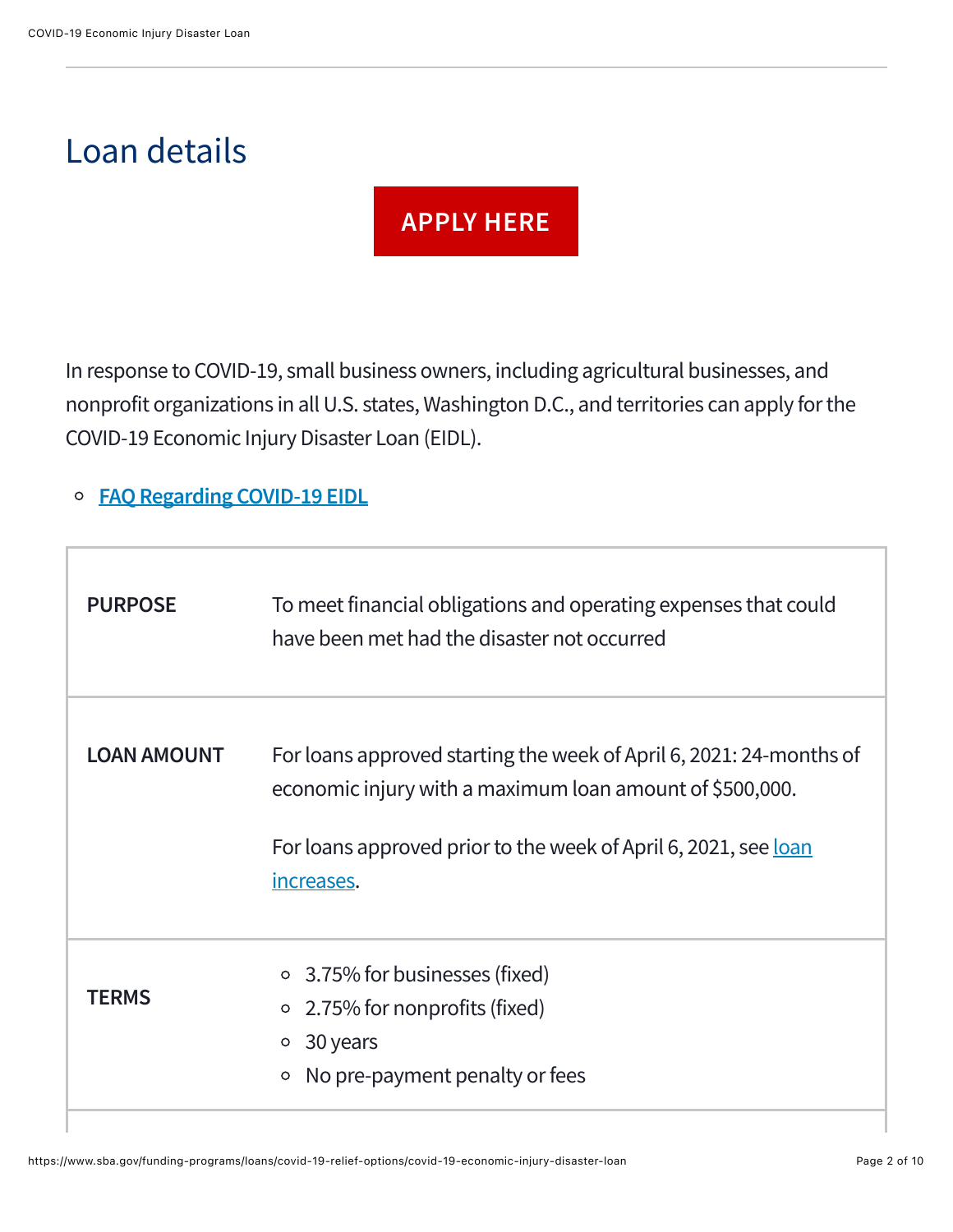| <b>USE OF</b>                            | Working capital and normal operating expenses                                                                                                                                                                        |  |  |
|------------------------------------------|----------------------------------------------------------------------------------------------------------------------------------------------------------------------------------------------------------------------|--|--|
| <b>PROCEEDS</b>                          | <i>Example:</i> continuation of health care benefits, rent, utilities, fixed<br>debt payments.                                                                                                                       |  |  |
| <b>COLLATERAL</b><br><b>REQUIREMENTS</b> | Required for loans over \$25,000<br>$\circ$<br>SBA uses a general security agreement (UCC) designating<br>$\circ$<br>business assets as collateral, such as machinery and<br>equipment, furniture and fixtures, etc. |  |  |
| <b>FORGIVABLE</b>                        | NO-EIDL Loan<br>$\circ$<br>$\circ$ YES - EIDL Advance*                                                                                                                                                               |  |  |
|                                          | *Advance funds have been fully allocated and are not currently<br>available                                                                                                                                          |  |  |
| <b>MATURITY</b>                          | 30 years                                                                                                                                                                                                             |  |  |
| <b>PAYMENTS</b>                          | Borrower may make payments if they choose to do so.                                                                                                                                                                  |  |  |
|                                          | Set up online payments through <b>Pay.gov OR</b> mail payments to:                                                                                                                                                   |  |  |
|                                          | U.S. Small Business Administration                                                                                                                                                                                   |  |  |
|                                          | 721 19th Street<br>Denver, CO 80202                                                                                                                                                                                  |  |  |
|                                          | Be sure to include EIDL loan number on mailed-in checks.                                                                                                                                                             |  |  |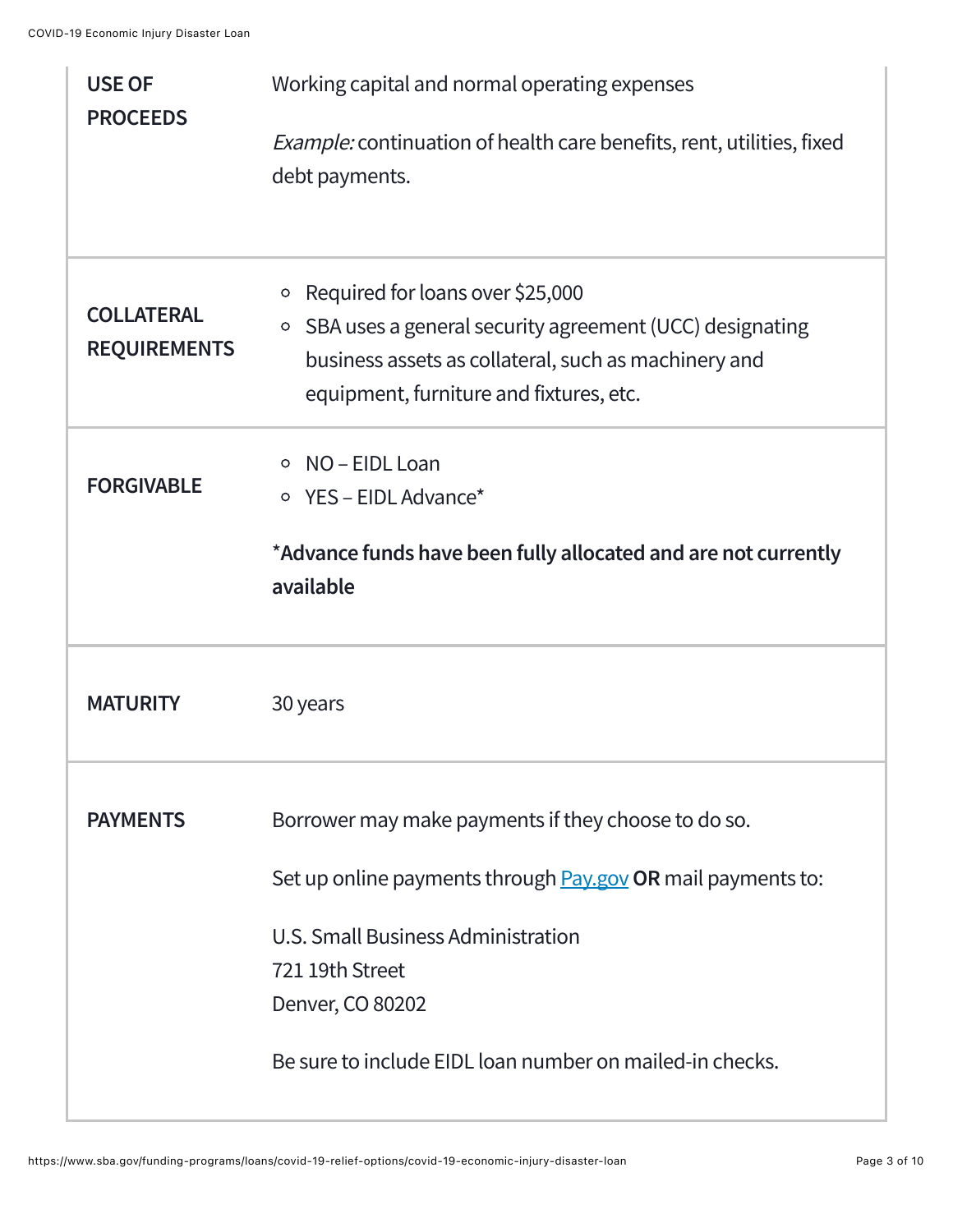**SBA is currently accepting new COVID-19 EIDL applications from all qualified small businesses, including agricultural businesses, and private nonprofit organizations.**

If you have already applied via the streamlined application portal, please do not resubmit your application.

## <span id="page-3-0"></span>Loan eligibility

Small business owners and qualified agricultural businesses in all U.S. states and territories are currently eligible to apply for a low-interest loan due to COVID-19.

Agricultural businesses with 500 or fewer employees are now eligible as a result of new authority granted by Congress in response to the pandemic.

Agricultural businesses include those businesses engaged in the production of food and fiber, ranching, raising of livestock, aquaculture, and all other farming and agricultural related industries (as defined by section 18(b) of the Small Business Act (15 U.S.C. 647(b)).

#### **Supplemental Materials**

- [FAQ Regarding COVID-19 EIDL](https://www.sba.gov/document/support-faq-covid-19-economic-injury-disaster-loan-eidl)
- [Cross-program eligibility on SBA COVID-19 relief options](https://www.sba.gov/funding-programs/loans/covid-19-relief-options/cross-program-eligibility-sba-covid-19-relief-options)
- o FAO Regarding Participation of Faith-Based Organizations in PPP and EIDL
- [FAQ Regarding Agricultural and Farm Loan Collateral Security and the SBA EIDL Program](https://www.sba.gov/document/support-faq-agricultural-business-farming-operations-covid-19-eidl)

### <span id="page-3-1"></span>Loan increases

Loans approved prior to April 7, 2021 for less than \$500,000 are likely eligible for an increase based on new loan maximum amounts announced March 24, 2021. Businesses that received a loan subject to the previous loan limit can submit a request for an increase at this time. SBA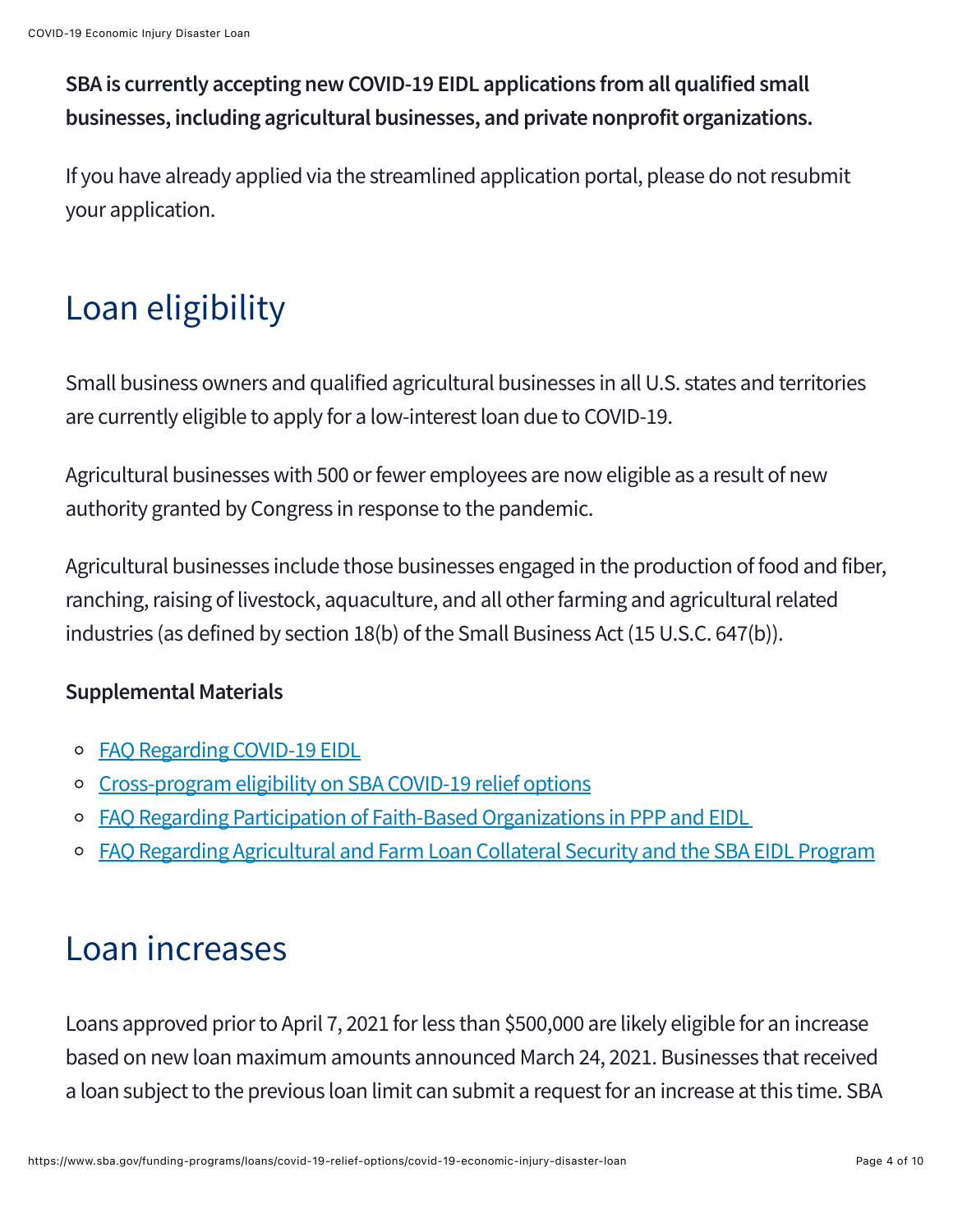is now reaching out directly to loan borrowers via email to provide more details about how businesses can request an increase. Borrowers should expect to receive emails from @sba.gov or @updates.sba.gov addresses. \*

(\* Borrowers who experience problems sending email using the link in the message they received must be sure to remove any additional characters that may appear in front of the

If applicant accepted a loan for less than the full amount originally offers applicant applicant will have up to two years after the date of the loan promissory note to request additional funds. Applicants may continue to request additional funds even after the application deadline of December 31, 2021.

**COVID-19 EIDL Loan Application [APPLY HERE](https://covid19relief.sba.gov/)**

### <span id="page-4-0"></span>Targeted EIDL Advance

The COVID-19 Targeted EIDL Advance was signed into law on December 27, 2020, as part of the Economic Aid to Hard-Hit Small Businesses, Non-Profits, and Venues Act. The Targeted EIDL Advance provides businesses in low-income communities with additional funds to ensure small business continuity, adaptation, and resiliency.

Advance funds of **up to \$10,000** will be available to applicants in low-income communities who previously received an EIDL Advance for less than \$10,000, or those who applied but received no funds due to lack of available program funding.

**Applicants do not need to take any action.**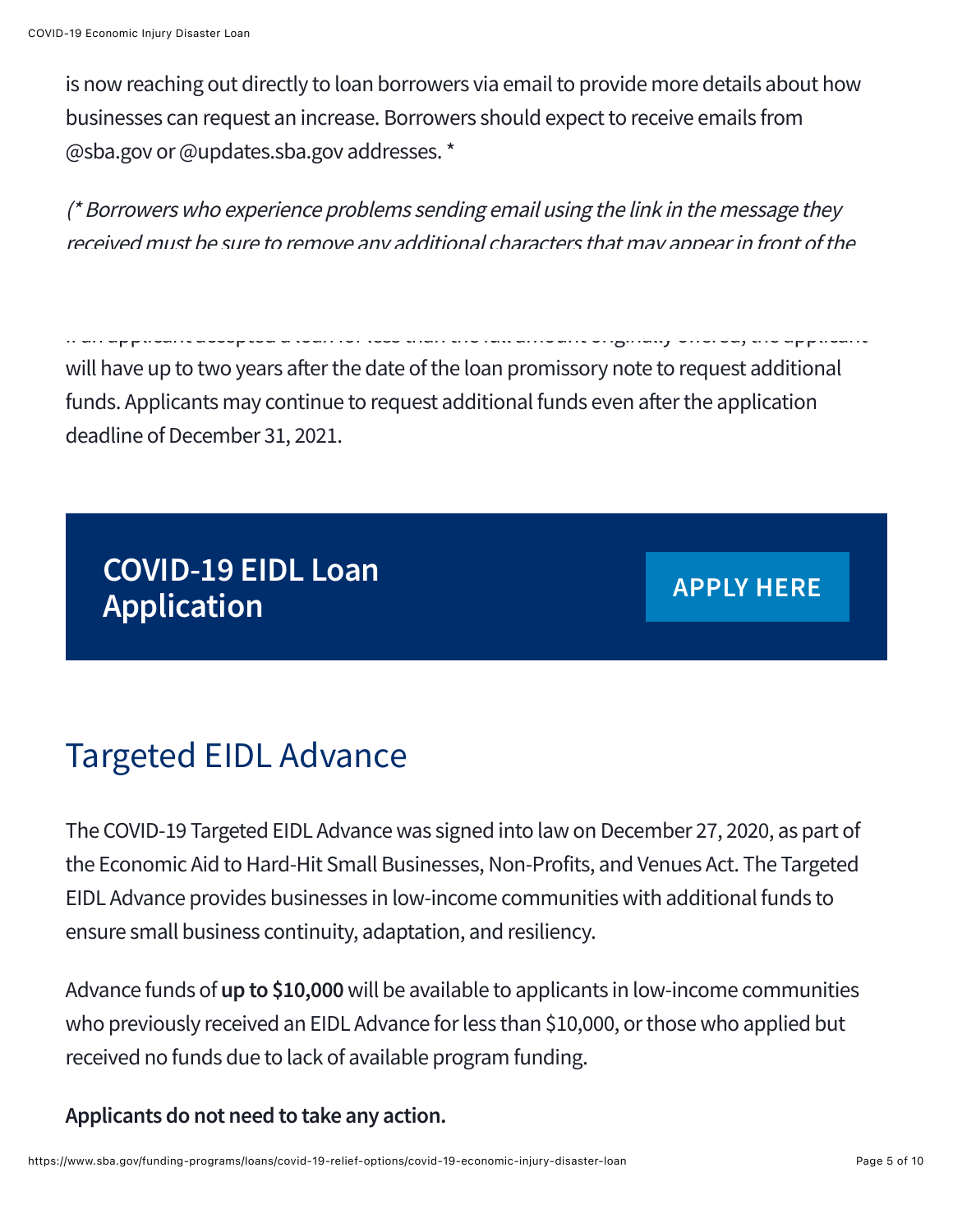#### **SBA is reaching out to those who qualify.**

SBA first reached out to EIDL applicants who already received a partial EIDL Advance (between \$1,000 - \$9,000). Applicants are being contacted directly by SBA via email with instructions to determine eligibility and submit documentation.

All communication from SBA will be sent from an official government email account ending with **@sba.gov**. Please do not send sensitive information via email to any address that does not end with @sba.gov.

Applicants may qualify if they:

- **Are in a low-income community.** To help applicants determine if they are in a lowincome community as defined in section 45D(e) of the Internal Revenue Code, a mapping tool is available at **<https://sbaeidl.policymap.com/app>**. The business address must be in a low-income community to qualify so SBA encourages potential applicants to check the map to see if they meet the low-income community eligibility requirement before they apply; and
- **Can demonstrate more than 30% reduction in revenue** during an eight-week period beginning on March 2, 2020, or later. If an applicant meets the low-income community criteria, they will be asked to provide gross monthly revenue (all forms of combined monthly earnings received, such as profits or salaries) to confirm the 30% reduction.

Next, SBA is reaching out to those who applied for EIDL assistance on or before December 27, 2020, but did not receive an EIDL Advance due to lack of program funding. These applicants will receive an email from SBA with instructions to determine eligibility and submit documentation. Applicants may qualify for a Targeted EIDL Advance if they meet the lowincome location and reduction-in-revenue criteria, and:

**Have 300 or fewer employees.** Business entities normally eligible for the EIDL program are eligible, including sole proprietors, independent contractors, and private, nonprofit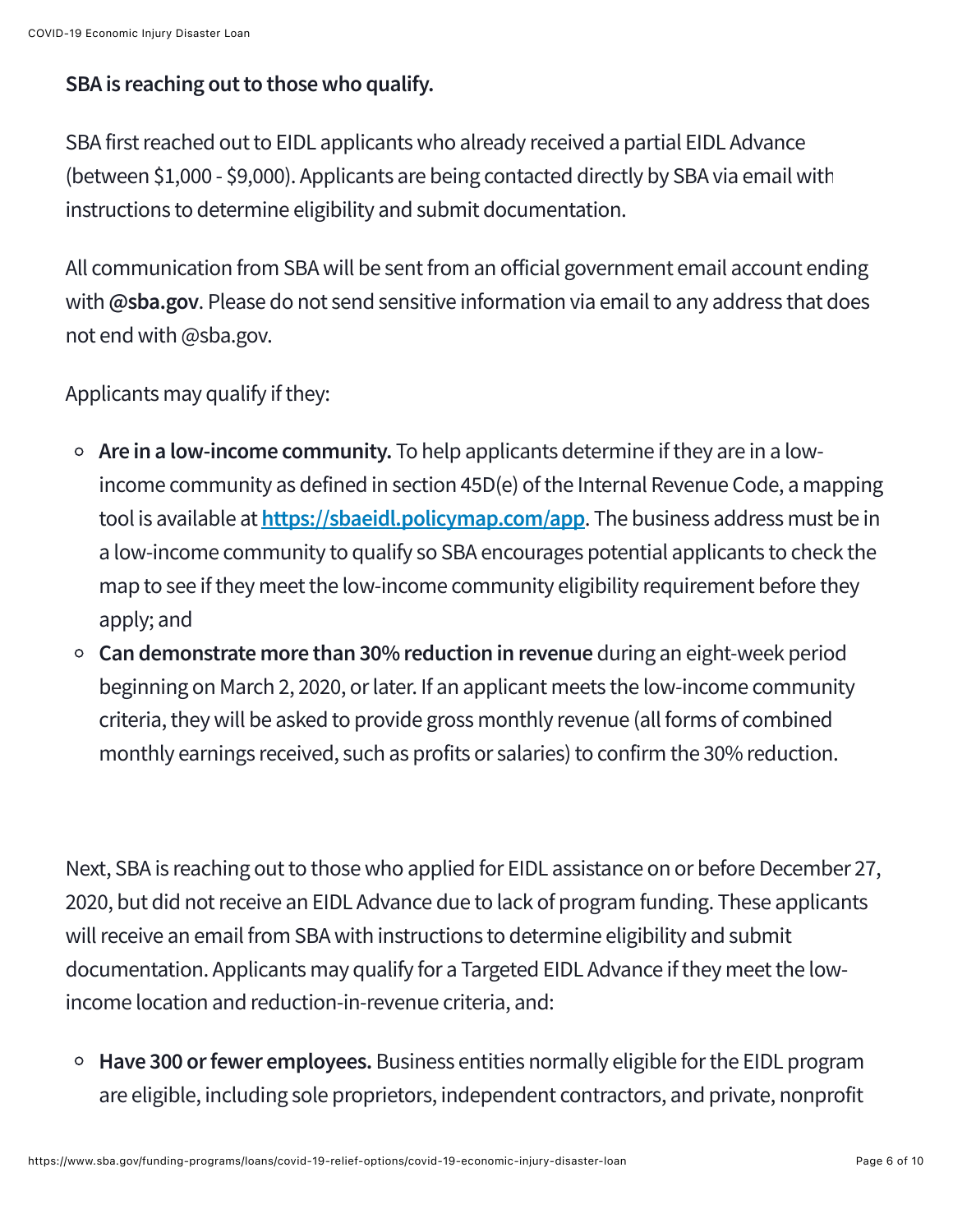organizations. Agricultural enterprises are not eligible.

All applicants may be asked to provide an **IRS Form 4506-T** to allow SBA to request tax return information on the applicant's behalf.

Please do not submit duplicate COVID-19 EIDL applications. Only prior applicants will be considered for the Targeted EIDL Advance.

**SBA will reach out if you qualify.**

#### **Supplemental materials**

- o [FAQ Regarding Targeted EIDL Advance](https://www.sba.gov/document/support-targeted-eidl-frequently-asked-questions)
- Mapping tool:<https://sbaeidl.policymap.com/app>  $\circ$

### <span id="page-6-0"></span>Supplemental Targeted Advance

The Supplemental Targeted Advance provides the smallest and hardest hit eligible businesses with a supplemental payment of \$5,000 that does not have to be repaid. Even if you have previously received the original EIDL Advance in the full amount of \$10,000, you may be eligible for the Supplemental Targeted Advance if you meet eligibility criteria. The combined amount of the Supplemental Targeted Advance (\$5,000) with any previously received EIDL Advance or Targeted EIDL Advance (\$10,000) will not exceed \$15,000.

**Completing the Targeted EIDL Advance application is a requirement to be considered for the Supplemental Targeted Advance, and SBA is reaching out directly to those who may qualify.**

Before applying, make sure your small business meets **all** the following eligibility criteria:

**Is located in a low-income community.** Use this [mapping tool](https://sbaeidl.policymap.com/app) to see if your business is in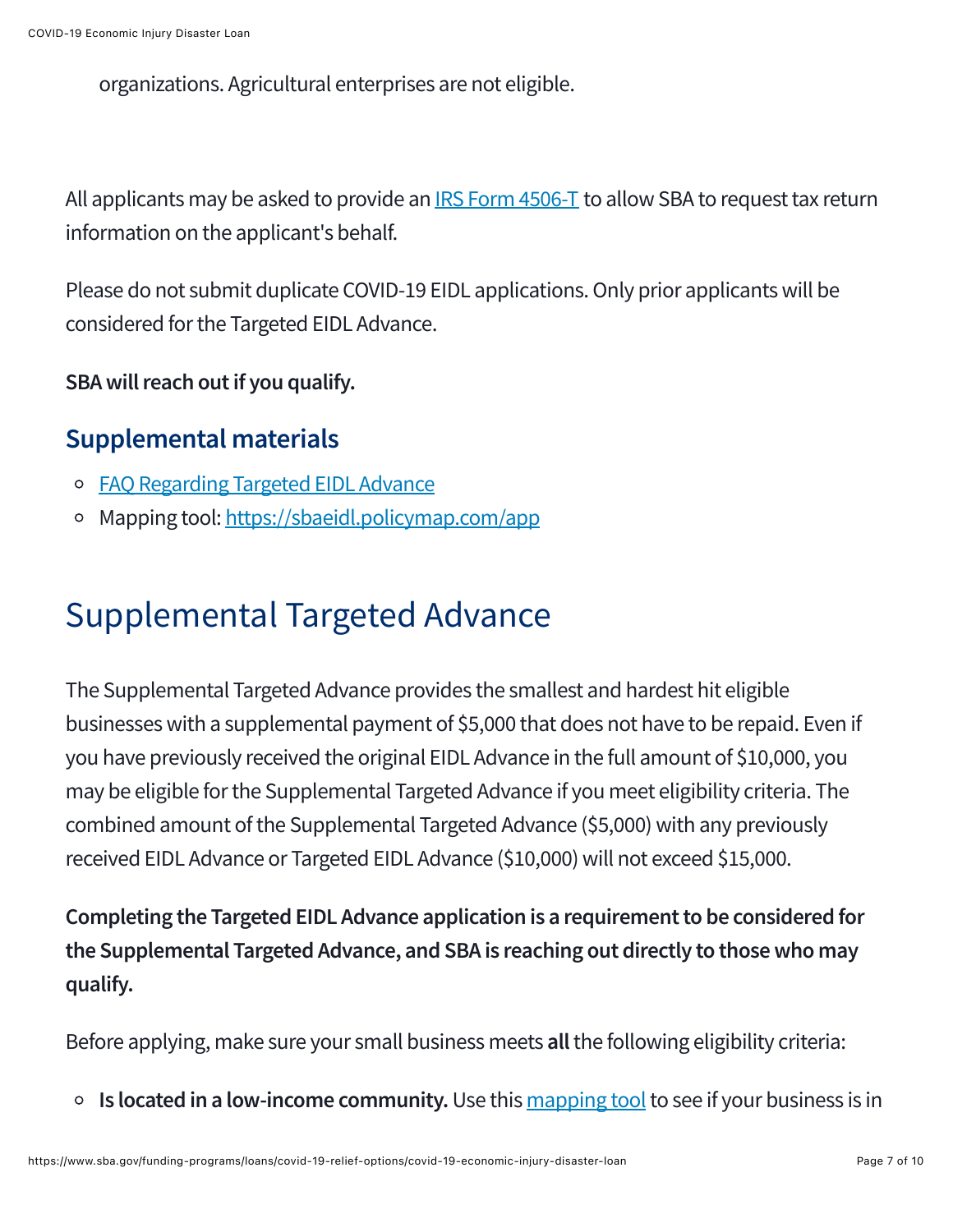a low-income community as defined in section 45D(e) of the Internal Revenue Code. The business address must be in a low-income community to qualify, so SBA encourages you to check the map before you apply; and

- **Can prove more than a 50% economic loss** during an eight-week period beginning on March 2, 2020, or later, compared to the same period of the previous year. Applicants need to provide gross monthly revenue (all forms of combined monthly earnings received, such as profits or salaries) from January 2019 to the current month-to-date; and
- **Has 10 or fewer employees**. This includes sole proprietors, independent contractors, private nonprofit organizations, and others that usually qualify for the EIDL program. However, agricultural businesses, such as farmers and ranchers, are not eligible for the Supplemental Targeted Advance. Farmers and ranchers may still apply for loan assistance through the COVID-19 EIDL program.

All application decisions or requests for additional information will be sent from an official government email account ending with **@sba.gov**. Do not send sensitive information via email to any address that does not end with @sba.gov.

All application decisions will be communicated via email. If approved, you will receive an email notification and a direct ACH deposit to the bank account provided in your original application for the Targeted EIDL Advance.

### <span id="page-7-0"></span>EIDL Advance (NO LONGER AVAILABLE)

EIDL Advance funds were originally calculated based on the number of employees on an applicant's COVID-19 EIDL application: \$1,000/employee, up to a maximum of \$10,000.

- EIDL Advance does not have to be repaid.
- Recipients did not have to be approved for an EIDL to receive the EIDL Advance.  $\circ$
- The amount of the loan Advance was deducted from total loan eligibility.
- Businesses who received an EIDL Advance in addition to the Paycheck Protection Program (PPP) loan will no longer have the amount of the EIDL Advance subtracted from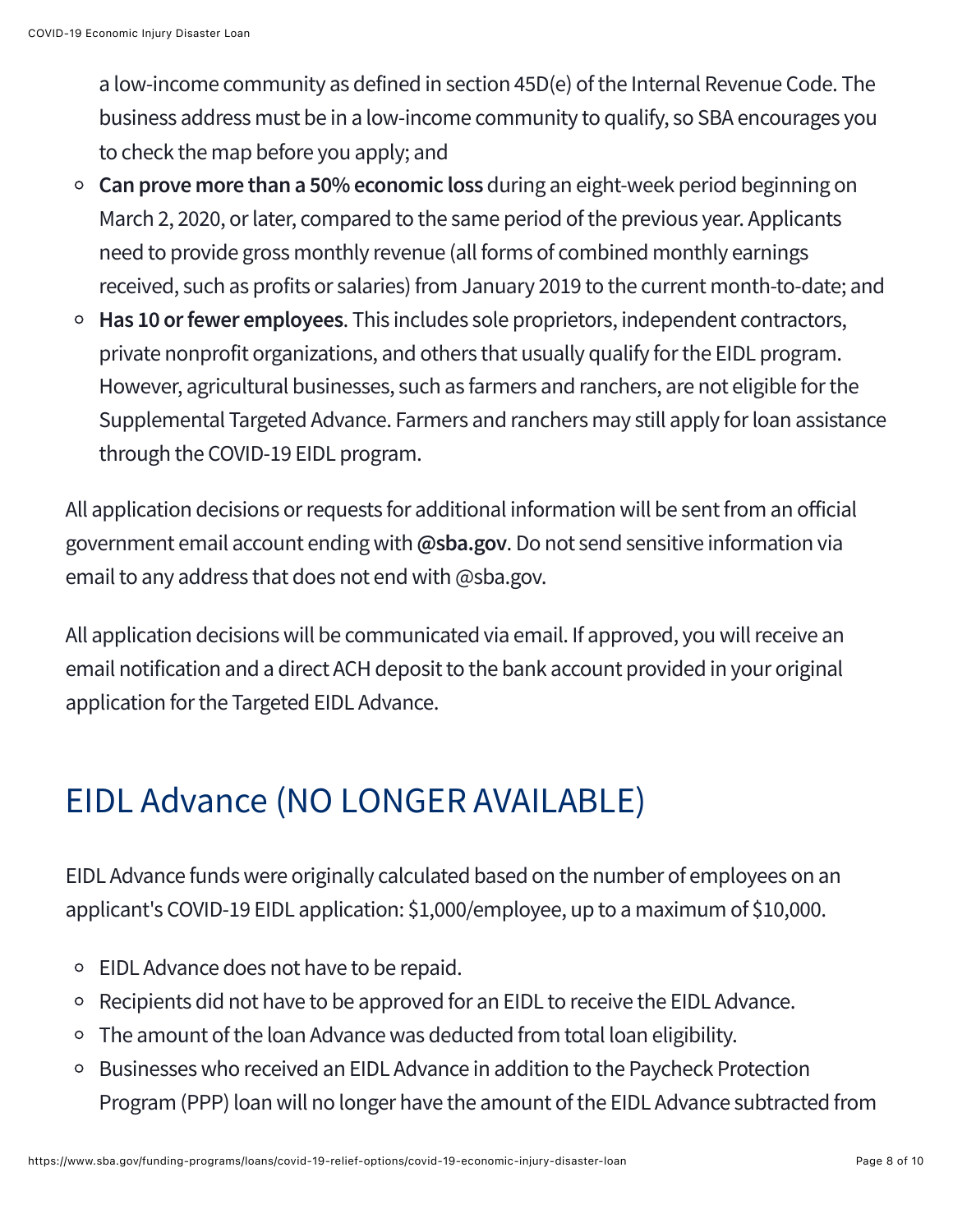the forgiveness amount of their PPP loan.

If you already applied for PPP loan forgiveness and had the amount of your EIDL Advance subtracted from the forgiveness amount, [guidance has been published.](https://www.sba.gov/document/procedural-notice-repeal-eidl-advance-deduction-requirement-sba-loan-forgiveness-remittances-ppp-lenders)

EIDL applications are still being processed, even though applications for the Advance are no longer available.

Please do not submit additional applications on the COVID-19 EIDL portal.

### <span id="page-8-0"></span>Existing borrowers

Existing borrowers can create an account in the SBA [Capital Access Financial System](https://caweb.sba.gov/cls/dsp_login.cfm) (CAFS) to monitor their loan status. [Get account enrollment instructions.](https://www.sba.gov/document/support-cafs-account-enrollment-access-instructions-borrowers)

### <span id="page-8-1"></span>Program data

#### **COVID-19 relief program reports**

[SBA COVID-19 relief program reports](https://www.sba.gov/document/report-sba-covid-relief-program-report)  $\circ$ 

#### **EIDL data**

- o [2021 Summary Reports on EIDLs](https://www.sba.gov/document/report-covid-19-eidl-loans-report-2021)
- [2020 Summary Reports on EIDLs](https://www.sba.gov/document/report-covid-19-eidl-loans-report-2020)
- [All EIDL data as of 12-01-20](https://data.sba.gov/dataset/covid-19-eidl)